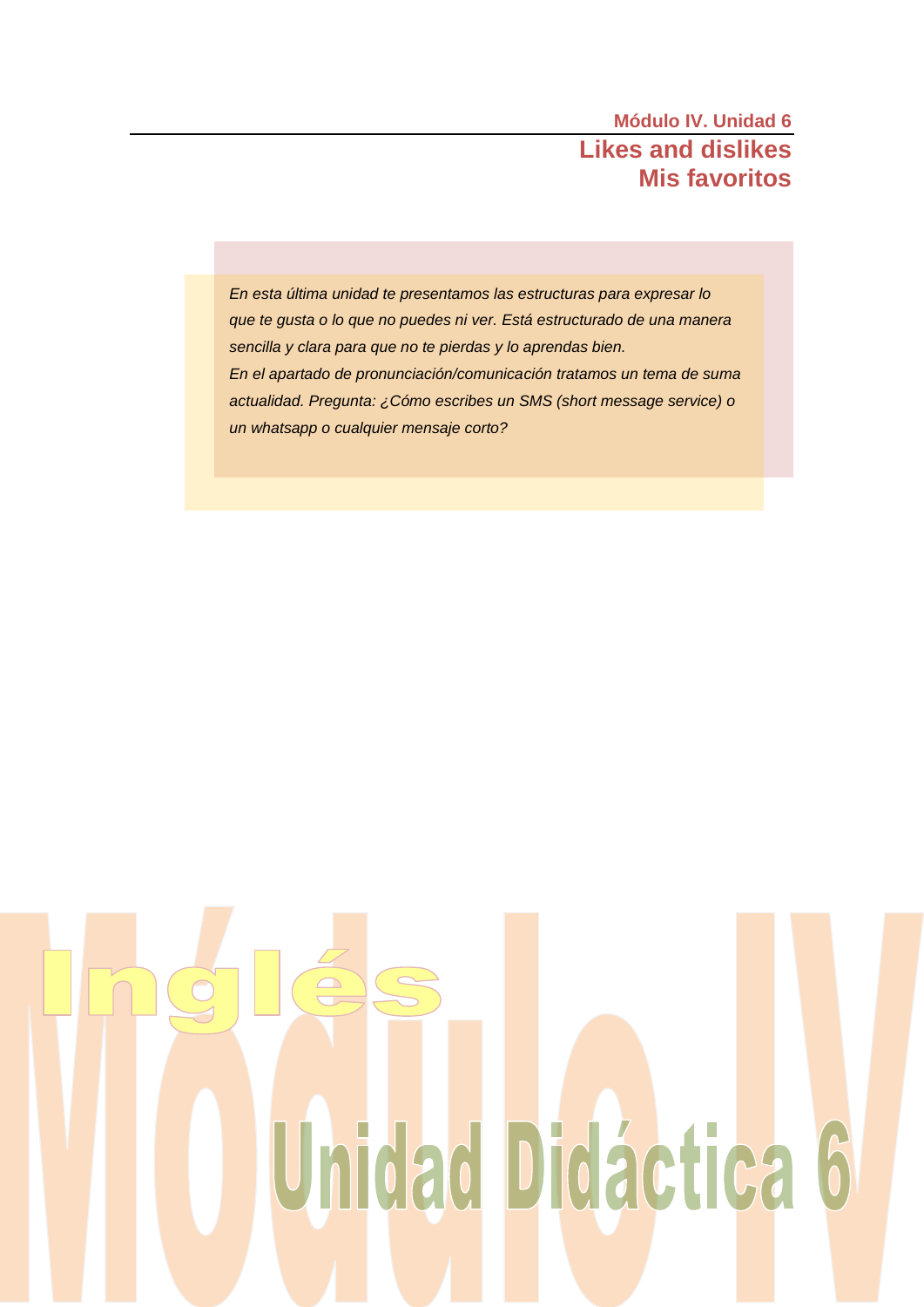# Índice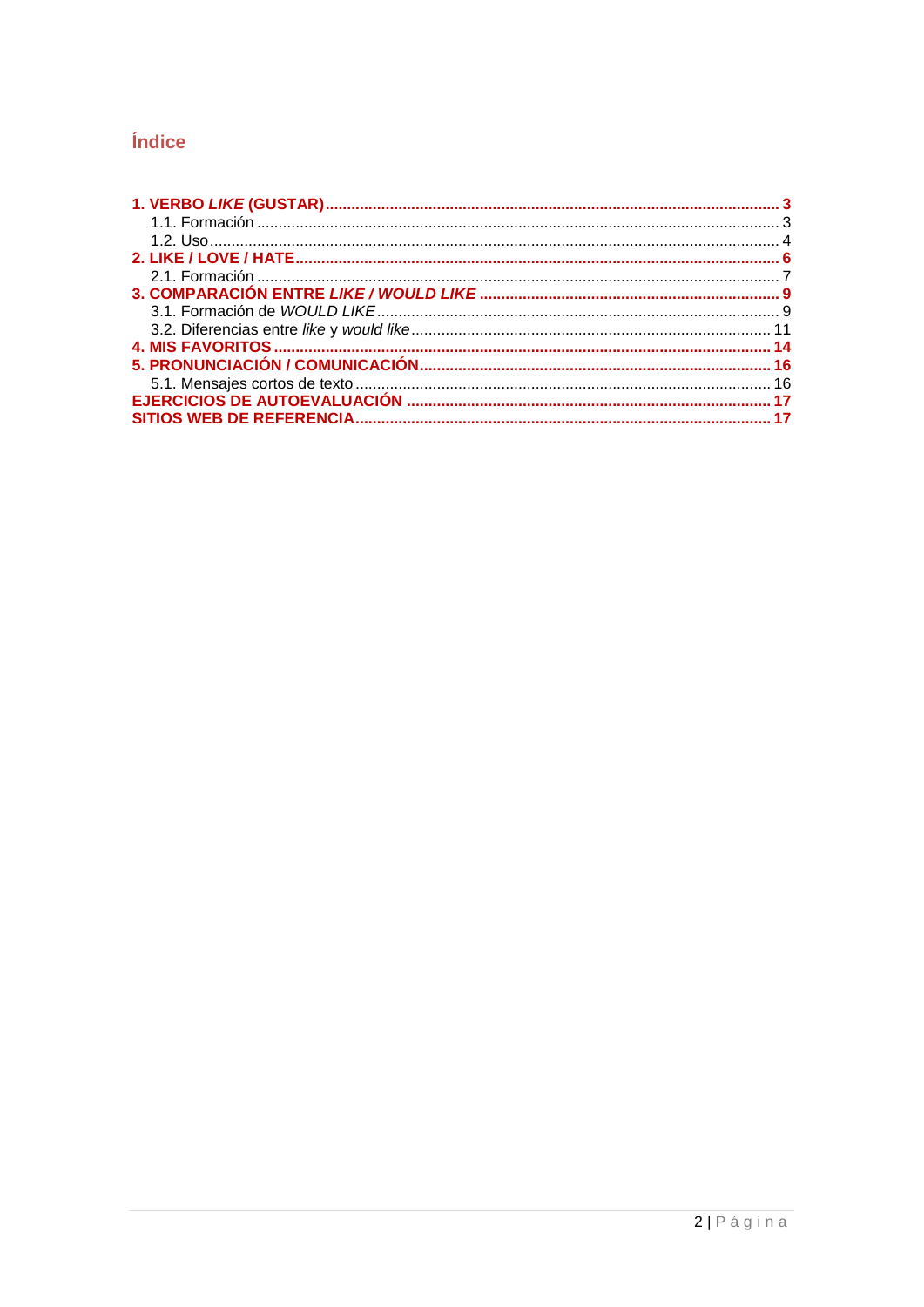# <span id="page-2-0"></span>**1. Verbo** *Like* **(gustar)**

### <span id="page-2-1"></span>**1.1. Formación**

Para expresar gustos y preferencias se usa el verbo **like** (gustar):

Estas estructuras que vamos a aprender bien podrían responder a las preguntas: *What do you think about…? ¿Qué te parece…? What is your opinion about…? ¿Qué opinas de…?*

| <b>LIKE</b> (gustar) |
|----------------------|
| I like (me gusta)    |
| You like             |
| He/She/It likes      |
| We like              |
| You like             |
| They like            |

Para poner este verbo en forma **negativa** ("no me gusta"), ponemos delante los verbos auxiliares *don't / doesn't / didn't .*

- I **don't** like Bob Marley.
- She **doesn't** like spaghetti.
- We **didn't** like school when we were young.

Para hacerlo **interrogativo** (¿"te gusta"?), se ponen delante los verbos auxiliares **do /does /did** y se mantiene el orden del sujeto y del verbo.

- **Do** you like Bob Marley?
- **Does** she like spaghetti?
- **Did** they like basketball?

Observa este recuadro y lo entenderás mejor: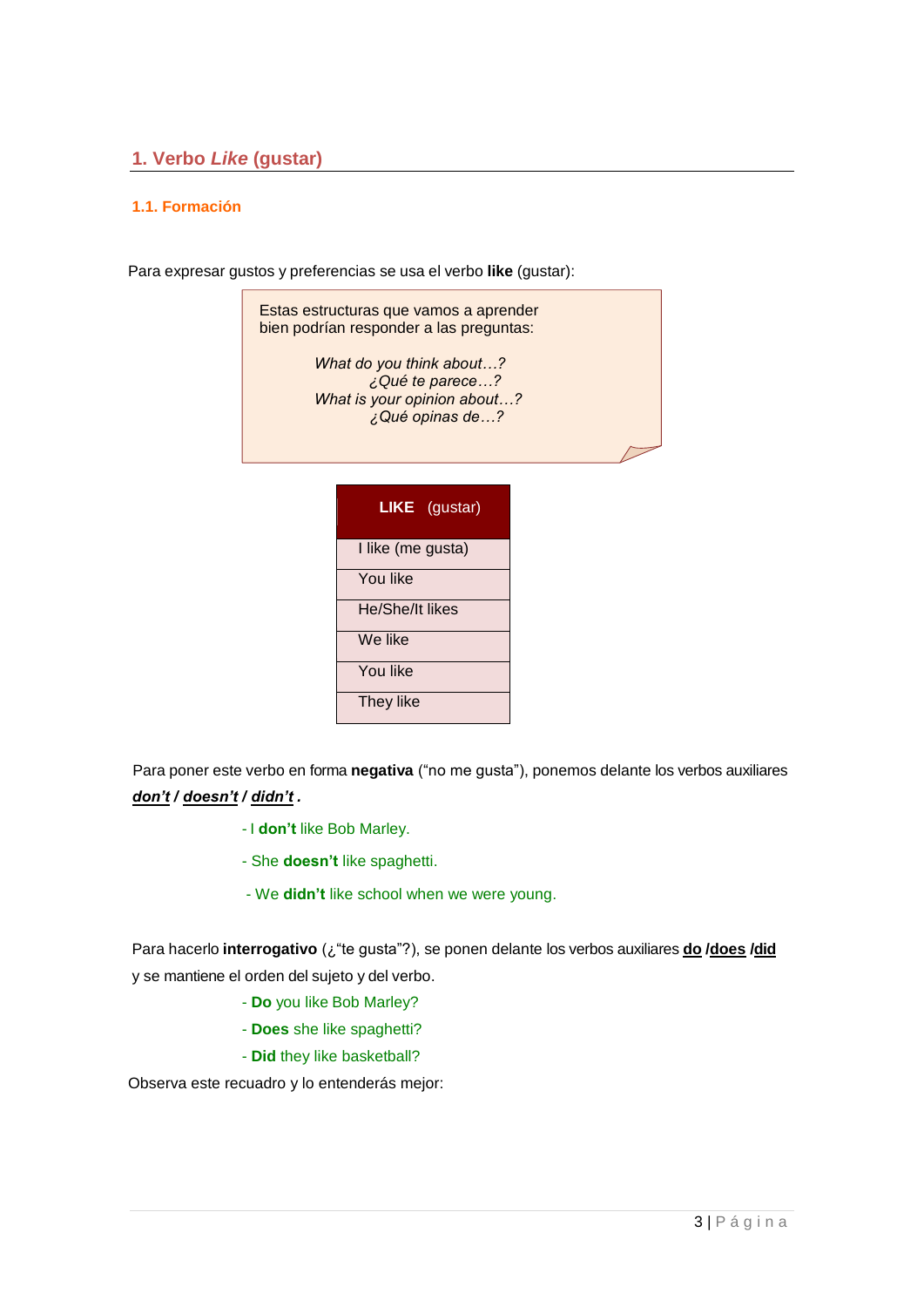| <b>Affirmative</b><br><b>ME GUSTA</b> | <b>Negative</b><br><b>NO ME GUSTA</b> | Interrogative<br>¿TE GUSTA?   |
|---------------------------------------|---------------------------------------|-------------------------------|
| I like oranges                        | I don't like oranges                  | Do I like oranges?            |
| You like oranges                      | You don't like oranges                | Do you like oranges?          |
| He/She/It likes oranges               | He/She/It doesn't like oranges        | Does he/she/it likes oranges? |
| We like oranges                       | We don't like oranges                 | Do we like oranges?           |
| You like oranges                      | You don't like oranges                | Do you like oranges?          |
| They like oranges                     | They don't like oranges               | Do they like oranges?         |

Para poner este verbo en **tiempo pasado**, al tratarse de un VERBO REGULAR, simplemente se añade **-ed** eliminando previamente la –e final muda del verbo y se traduce por "gustaba / gustó":

| <b>LIKE en pasado</b>      | LIKE en pasado interrogativo               |
|----------------------------|--------------------------------------------|
| I liked (Me gustaba/gustó) | Did I like? ( $\lambda$ Me gustaba/gustó?) |
| You liked                  | Did you like?                              |
| He/She/It liked            | Did He/She/It like?                        |
| We liked                   | Did we like?                               |
| You liked                  | Did you like?                              |
| They liked                 | Did they like?                             |

# <span id="page-3-0"></span>**1.2. Uso**

El verbo LIKE puede ir seguido de un complemento directo (nombre o pronombre) o bien de un verbo en -ing.

|                   | LIKE + COMPLEMENTO DIRECTO | LIKE + VERBO - ING   |
|-------------------|----------------------------|----------------------|
| like + NOMBRE     | like + PRONOMBRE           | like + $VERBO - ing$ |
| I like Bob Marley | $=$ I like him             | I like dancing.      |

## **a) LIKE + COMPLEMENTO DIRECTO:**

El complemento directo puede estar formado indistintamente por un nombre (o sustantivo) o por un pronombre que lo reemplaza.

- I like bananas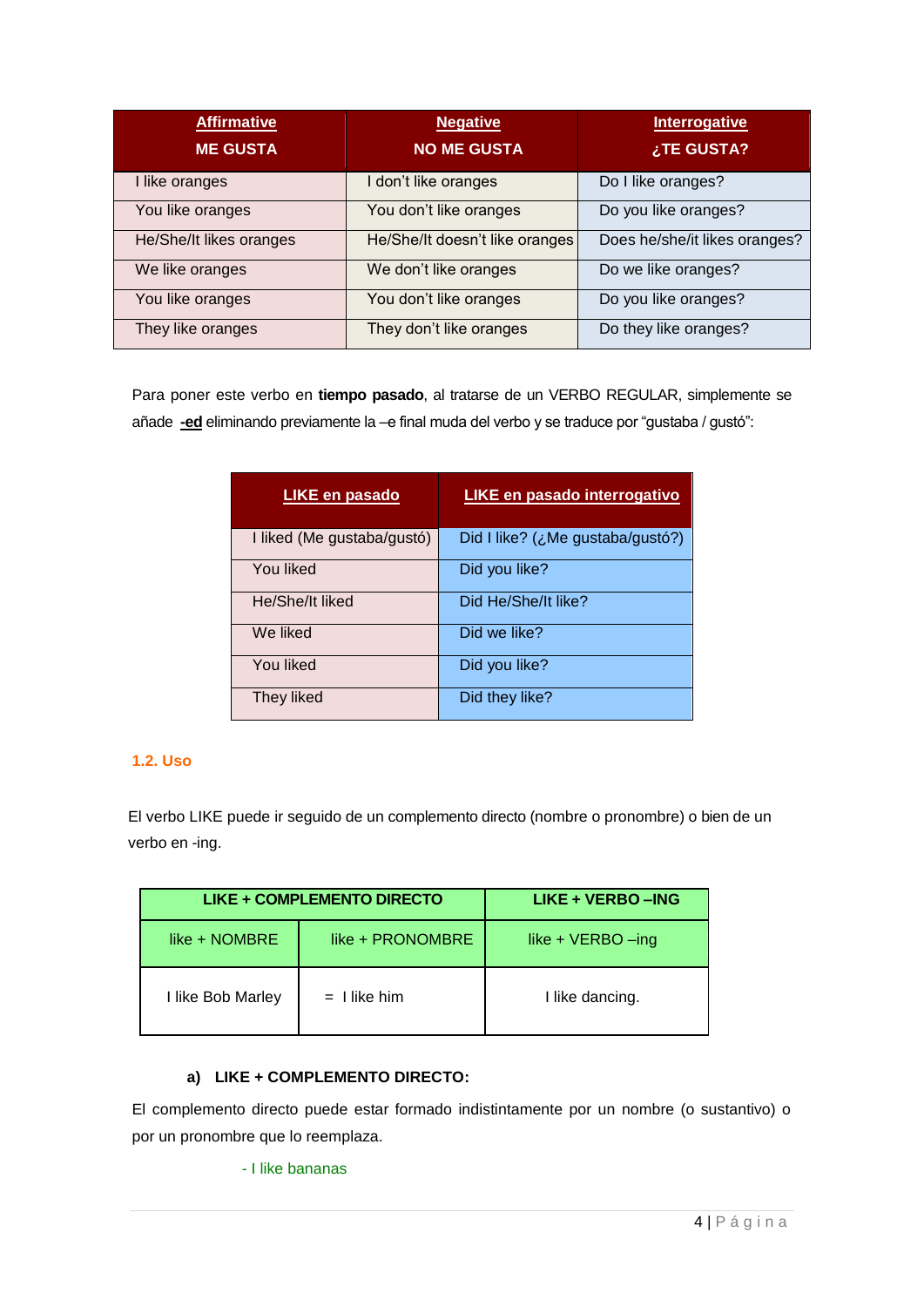- He doesn't like dogs
- Does she like football?



#### **b) LIKE + VERBO EN –ing (V–ing):**

Si el objeto directo es un verbo que denota una actividad este verbo va en la forma INFINITIVO  $+ -ing.$ 

> ORTOGRAFÍA /SPELLING DE LA FORMA VERBAL -ING: -Normalmente añadimos –ing: Ej.: go  $\rightarrow$  going. -Si acaba en -e, desaparece la -e y añadimos –ing: Ej.: drive  $\rightarrow$  driving. -Si acaba en sílaba tónica y en consonante+vocal+consonante, **duplicamos la última consonante** y añadimos -ing.  $Ej.:$  shop  $\rightarrow$  shopping. swim swi**mm**ing

Ejemplos:

- I like going swimming.
- She likes buying birthday cakes.
- We like going to the beach.
- Do you like dancing?
- I hate cooking.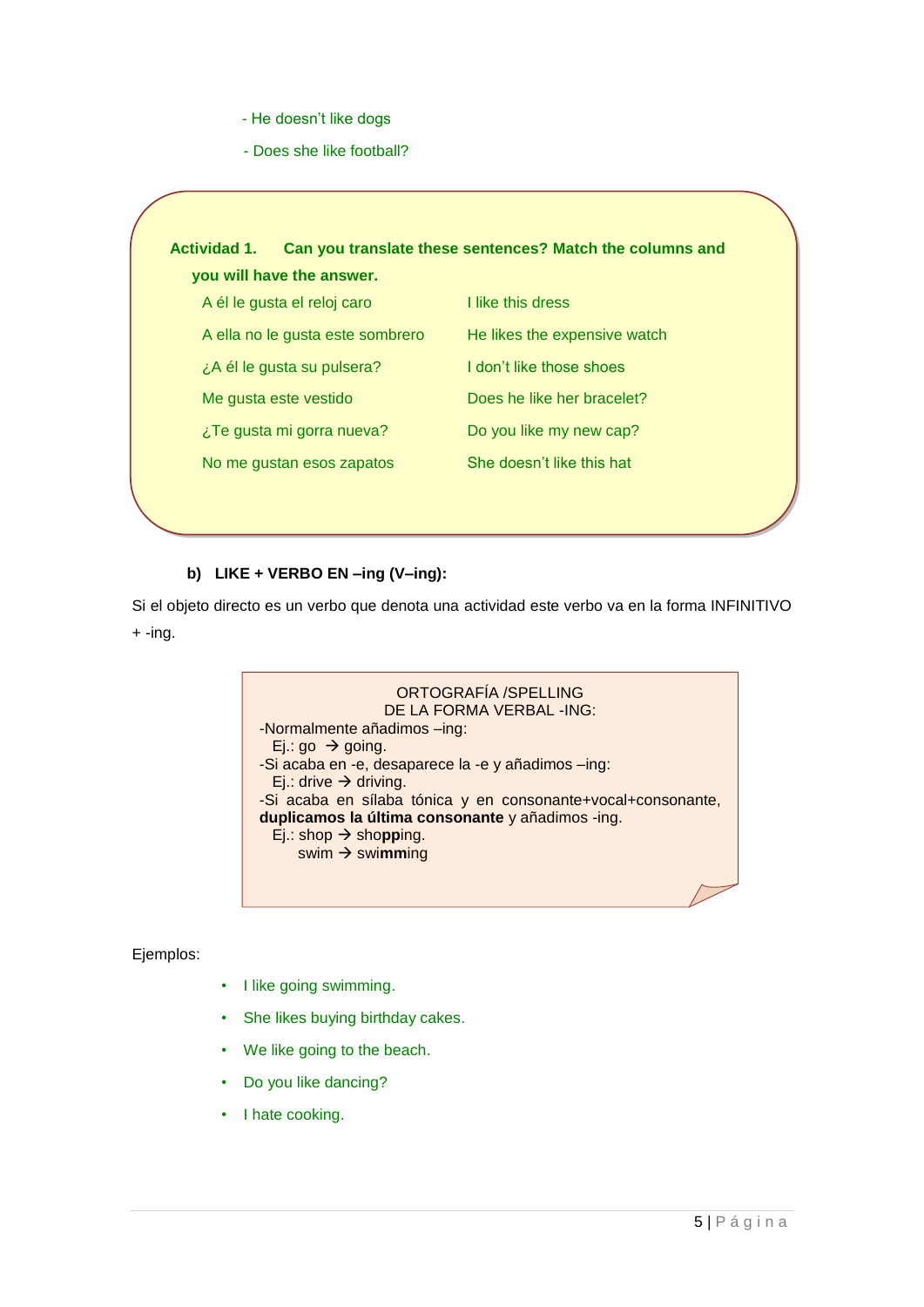#### **Actividad 2. Write the -ing form of the following verbs.**

*1. Dance + -ing dancing*

2. Sit

3. Listen

4. Play

5. Run

6. Speak

7. Write

- 8. Stop
- 9. Eat
- 10. Ride

# **Actividad 3. Can you translate these sentences? Match the columns and you will have the answer.**

- 
- 2. A ella le gusta comprar regalos Do you like going to the sales?
- 3. A ti no te gusta probarte ropa He doesn't like choosing
- 4. A él no le gusta elegir. Does he like receiving gifts?
- 5. ¿Le gusta recibir regalos? She likes buying presents
- 6. ¿Te gusta ir de rebajas? You don't like trying on clothes
- 1. Me gusta ir al cine I like going to the cinema
	-
	-
	-
	-
	-

# <span id="page-5-0"></span>**2. Like / Love / Hate**

Otros verbos que expresan preferencias y se construyen igual que **like** son **love** (amar personas / encantar cosas) y **hate** (odiar/ detestar).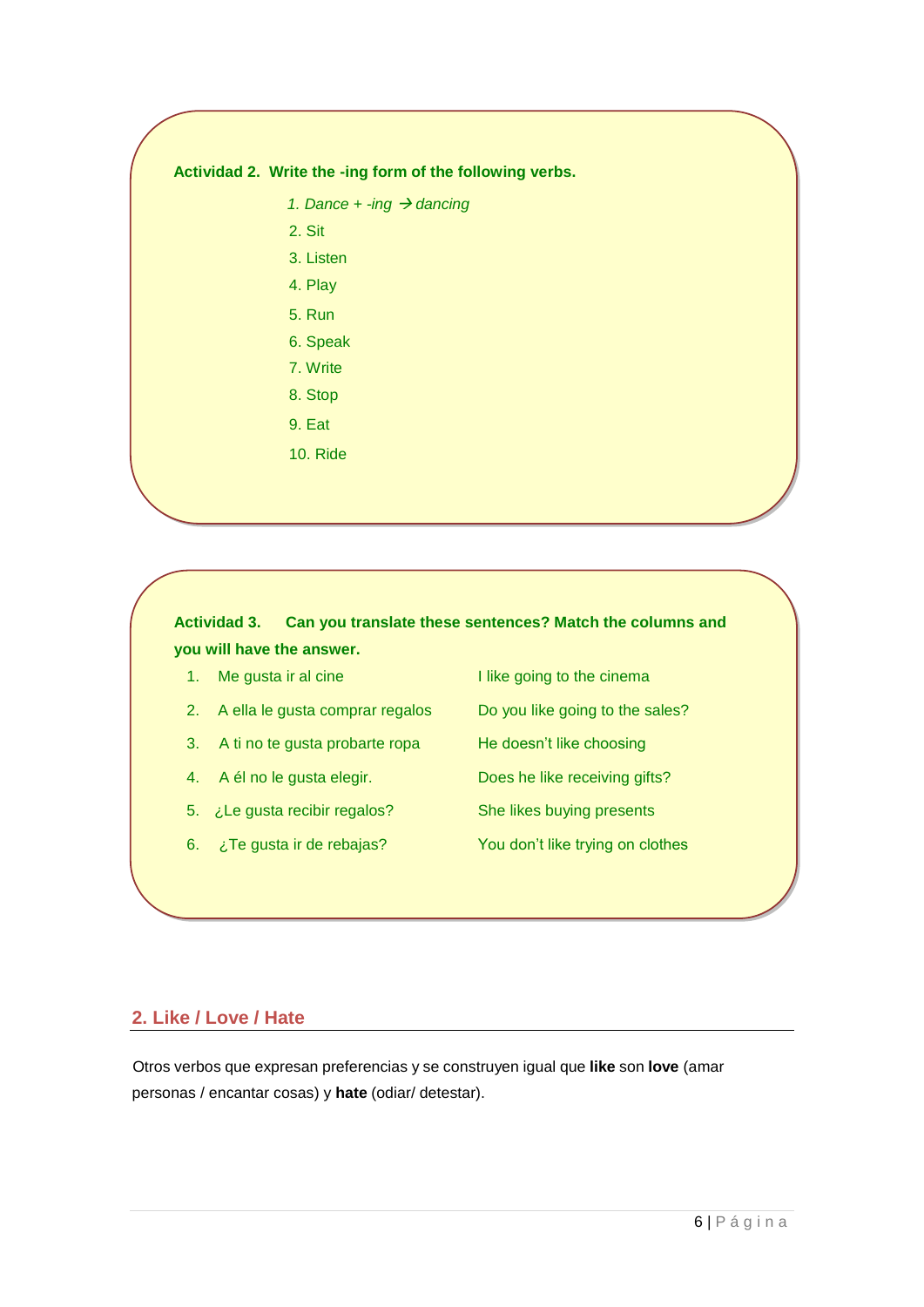## <span id="page-6-0"></span>**2.1. Formación**

| <b>LIKE</b>      | <b>LOVE</b>     | <b>HATE</b>     |
|------------------|-----------------|-----------------|
| I like           | I love          | I hate          |
| You like         | You love        | You hate        |
| He/She/ It likes | He/She/It loves | He/She/It hates |
| We like          | We love         | We hate         |
| You like         | You love        | You hate        |
| They like        | They love       | They hate       |

#### **APRENDE**

Las siguientes preguntas y respuestas nos sirven para hablar de lo que nos gusta o no nos gusta:

*Do you like classical music? I love it. (Me encanta).*

*I like it very much. (Me gusta mucho).*

*I don't like it very much. (No me gusta mucho).*

*I hate it. (Lo odio).*

*Who is your favourite singer? My favourite singer is Bob Marley (¿Quién es tu cantante preferido?).*

*What is your favourite food? My favourite food is spaghetti. (¿Cuál es tu comida favorita?).*

Para poner estos verbos en forma **negativa**, ponemos delante los verbos auxiliares don't / doesn't / didn't.

I **don't hate** vegetables (No detesto las verduras).

She **doesn't love** classical music (No le encanta la música clásica).

Para hacerlo **interrogativo**, se ponen delante los verbos auxiliares do /does/ did y se mantiene el orden del sujeto y del verbo.

**Do** you **love** Bob Marley? (¿Te encanta Bob Marley?).

**Did** she **hate** spaghetti? (¿Detestaba los espaguetis?).

Para poner estos verbos en **tiempo pasado**, al tratarse de VERBOS REGULARES, simplemente se añade **-ed**, eliminando previamente la –e final muda del verbo: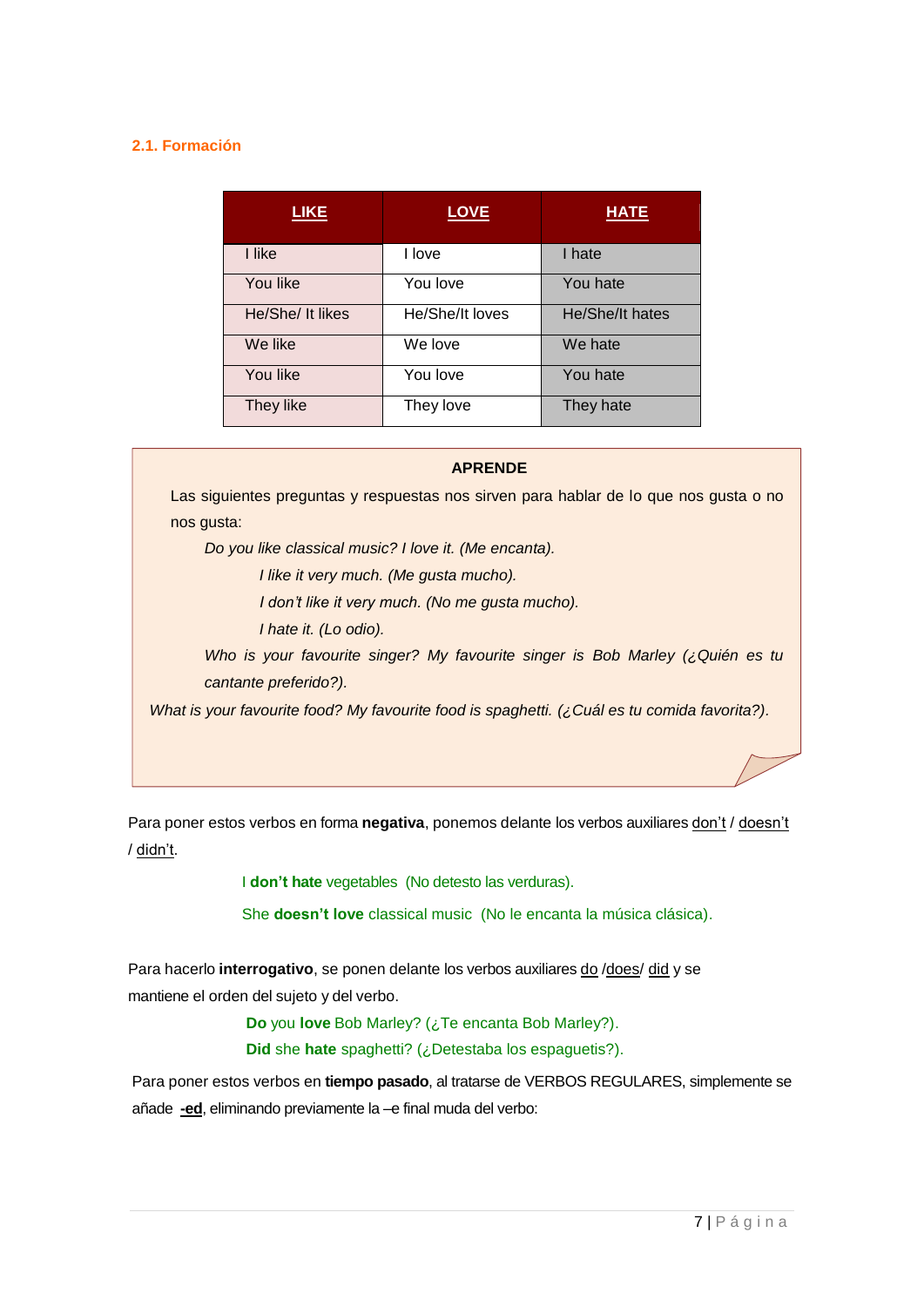| <b>LOVE</b> en pasado | <b>HATE en pasado</b> |
|-----------------------|-----------------------|
| I loved               | I hated               |
| You loved             | You hated             |
| He/She/It loved       | He/She/It hated       |
| We loved              | We hated              |
| You loved             | You hated             |
| They loved            | They hated            |

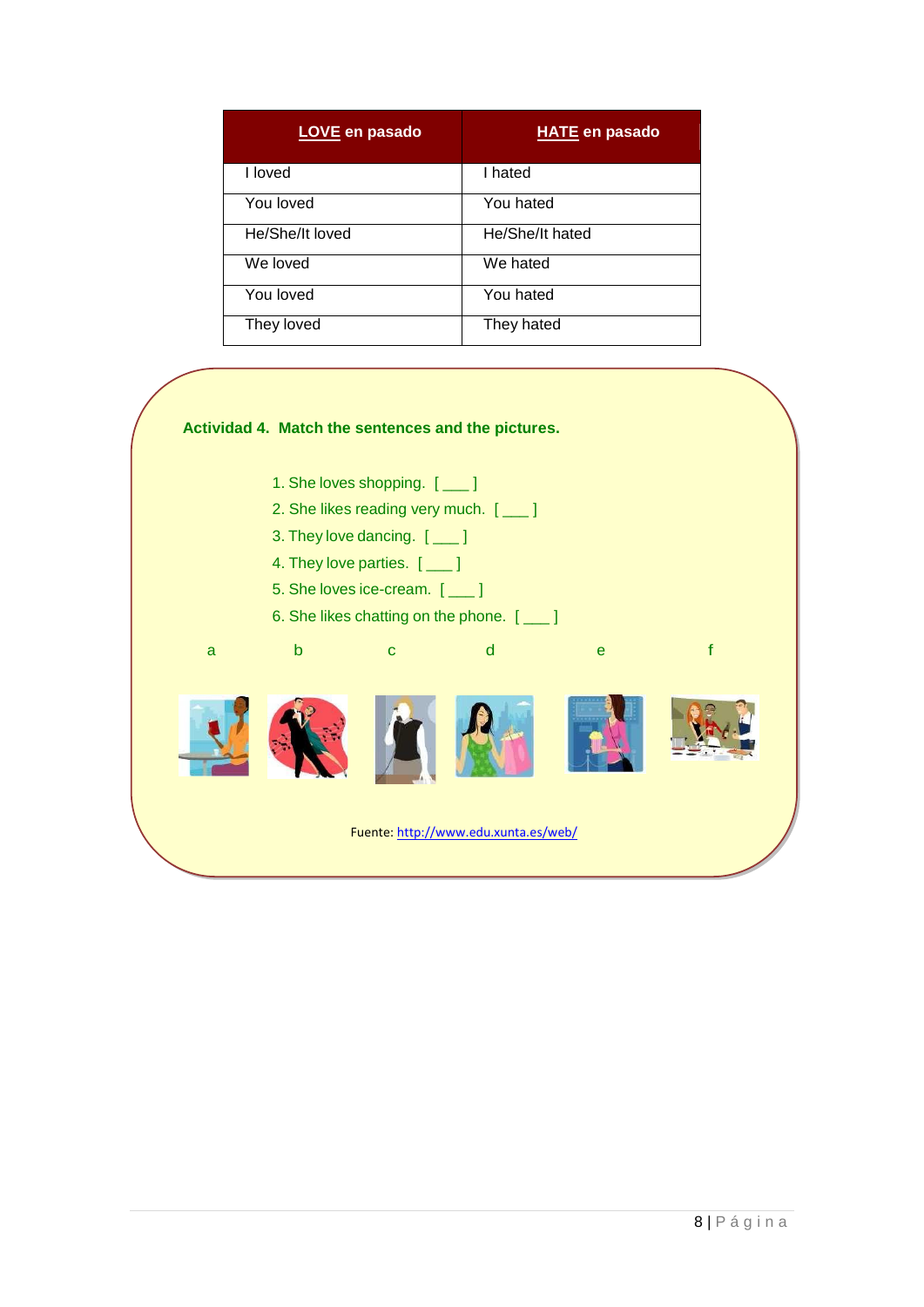

# <span id="page-8-0"></span>**3. Comparación entre** *Like / Would Like*

Presentamos ahora otra construcción diferente pero a menudo confundida con el verbo LIKE ya que se forma a partir de éste:

#### **would like**

Es la forma condicional de LIKE y se suele traducir como "me gustaría" o "querría".

Ejemplos:

| - I would like to swim in the sea | Me gustaría bañarme en el mar. |
|-----------------------------------|--------------------------------|

- They would like to play a game Les gustaría jugar un partido.

Siempre va seguido de la construcción **TO + VERBO EN INFINITIVO**

Ejemplos:

- I would like **to have** a soda Me gustaría tomarme un refresco.

- She would like **to watch** that concert Le gustaría ver ese concierto.

#### <span id="page-8-1"></span>**3.1. Formación de** *WOULD LIKE*

Siempre poniendo el verbo auxiliar WOULD (normalmente utilizado para construcciones condicionales) delante del verbo LIKE:

Para poner estos verbos en forma **negativa** ("no me gustaría"), añadimos NOT al verbo auxiliar **wouldn't / would not** (se pueden emplear indistintamente).

- I **wouldn't like** to study tonight No me gustaría estudiar esta noche.
- She would not like to eat meat Le gustaría no comer carne.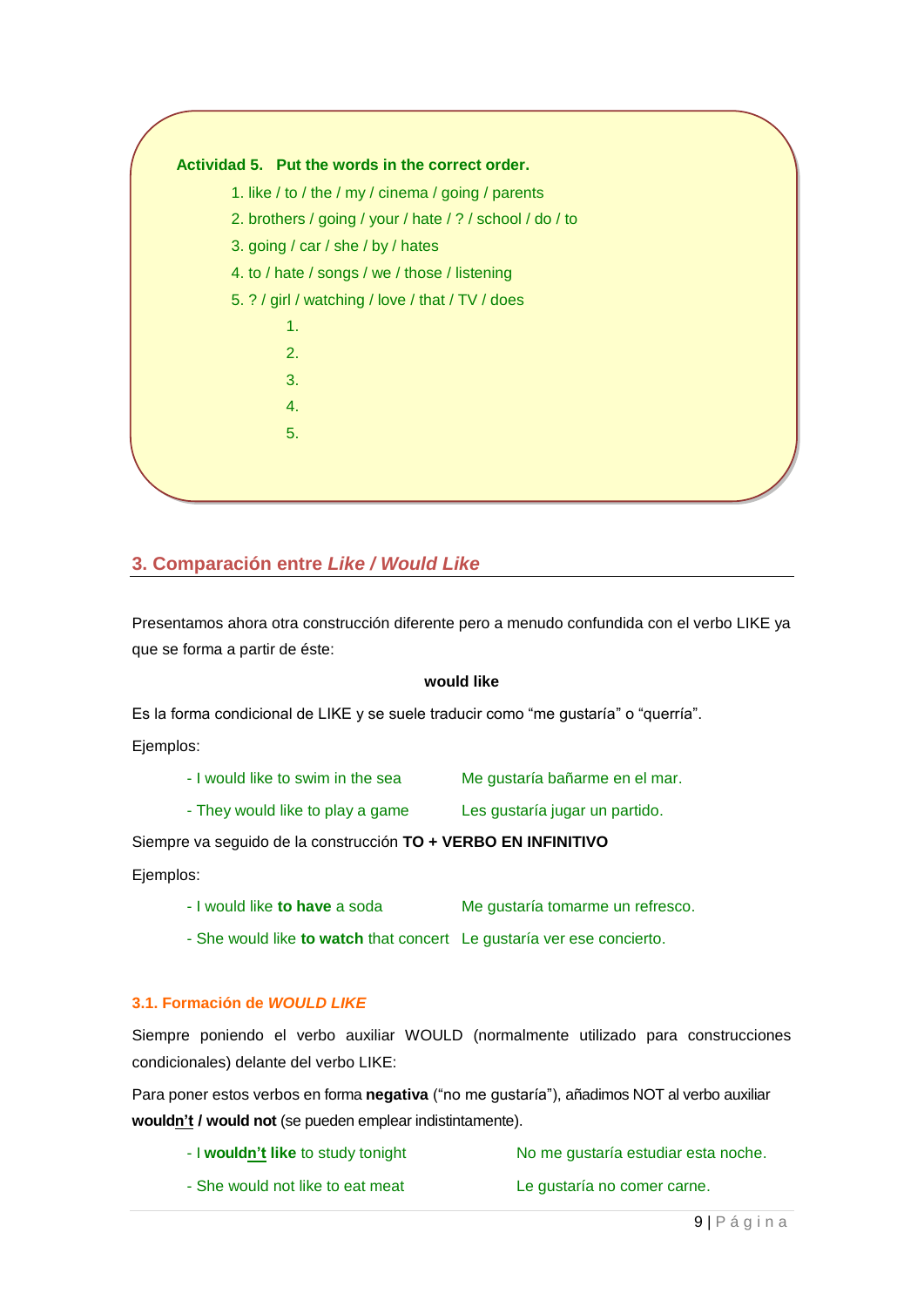Para hacer esta construcción **interrogativa**, se ponen delante el verbo auxiliar **would** y se mantiene el orden del sujeto y del verbo.

- Would you like to have a drink?  $iota$  Te gustaría tomar algo?

#### APRENDE

La forma interrogativa **WOULD YOU LIKE TO…** se usa para ofrecer o invitar y adquiere el significado de "*Te apetece*…?/*Te apetecería*…?": *Would you like to dance? Would you like to come to my party?*

| <b>Affirmative</b><br><b>ME GUSTARÍA</b> | <b>Negative</b><br><b>NO ME GUSTARÍA</b> | <b>Interrogative</b><br>¿TE GUSTARÍA? |
|------------------------------------------|------------------------------------------|---------------------------------------|
| I would like                             | I wouldn't like                          | Would I like?                         |
| You would like                           | You wouldn't like                        | Would you like?                       |
| He/She/ It would like                    | He/She/ It wouldn't like                 | Would he/she/it like?                 |
| We would like                            | We wouldn't like                         | Would we like?                        |
| You would like                           | You wouldn't like                        | Would you like?                       |
| They would like                          | They wouldn't like                       | Would they like?                      |

| <b>Affirmative</b><br><b>FORMA CORTA</b> |
|------------------------------------------|
| I'd like                                 |
| You'd like                               |
| He'd/She'd like                          |
| We'd like                                |
| You'd like                               |
| They'd like                              |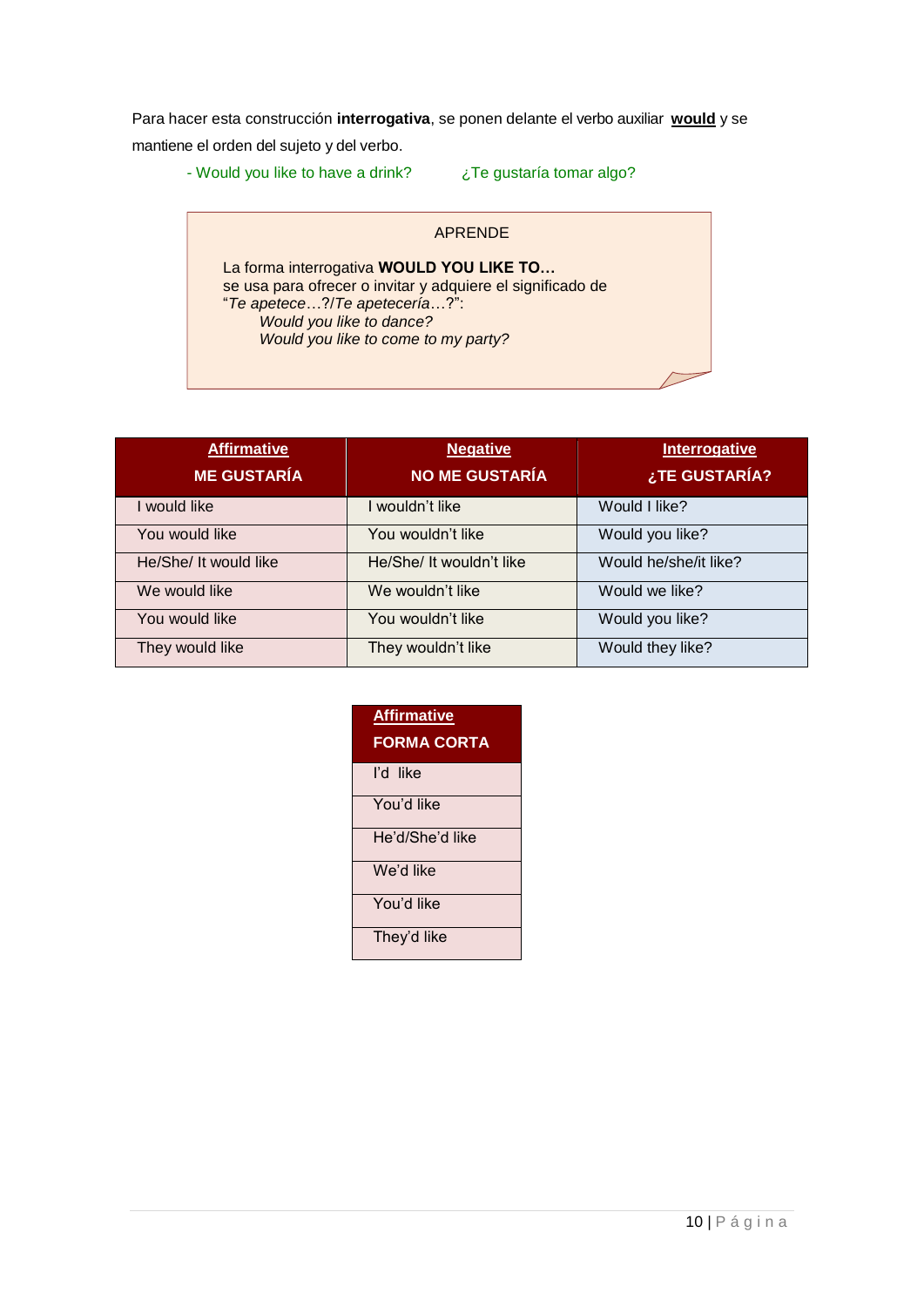#### <span id="page-10-0"></span>**3.2. Diferencias entre** *like* **y** *would like*

#### **LIKE**

Forma $\rightarrow$  like + Verbo en -ing Significado  $\rightarrow$  gustar (en sentido general) Respuesta corta > Do you like reading? Yes, I do / No, I don't. ¿Te gusta leer? Sí / No.

#### **WOULD LIKE**

Forma  $\rightarrow$  would like + to + Verbo en infinitivo Significado > gustaría, querría, apetece (algo concreto) Respuesta corta $\rightarrow$  Would you like to have a drink? **Yes, I would / No, I wouldn't.**

¿Te apetece / te gustaría tomar algo? Sí/No.

#### **Actividad 6. Complete with would like or like.**

- 1. He …………………. (negative) watching TV.
- 2. …………………. you …………………. to sleep in my house next

#### Saturday?

- 3. …………………. you …………… watching horror films? I hate them.
- 4. They …………………. to buy a house with a garden.
- 5. My sister …………………. listening to pop music.
- 6. …………………. she …………………. dancing salsa?
- 7. …………………. you …………………. to go dancing on Saturday?
- 8. I ……………………… to go out with you tonight.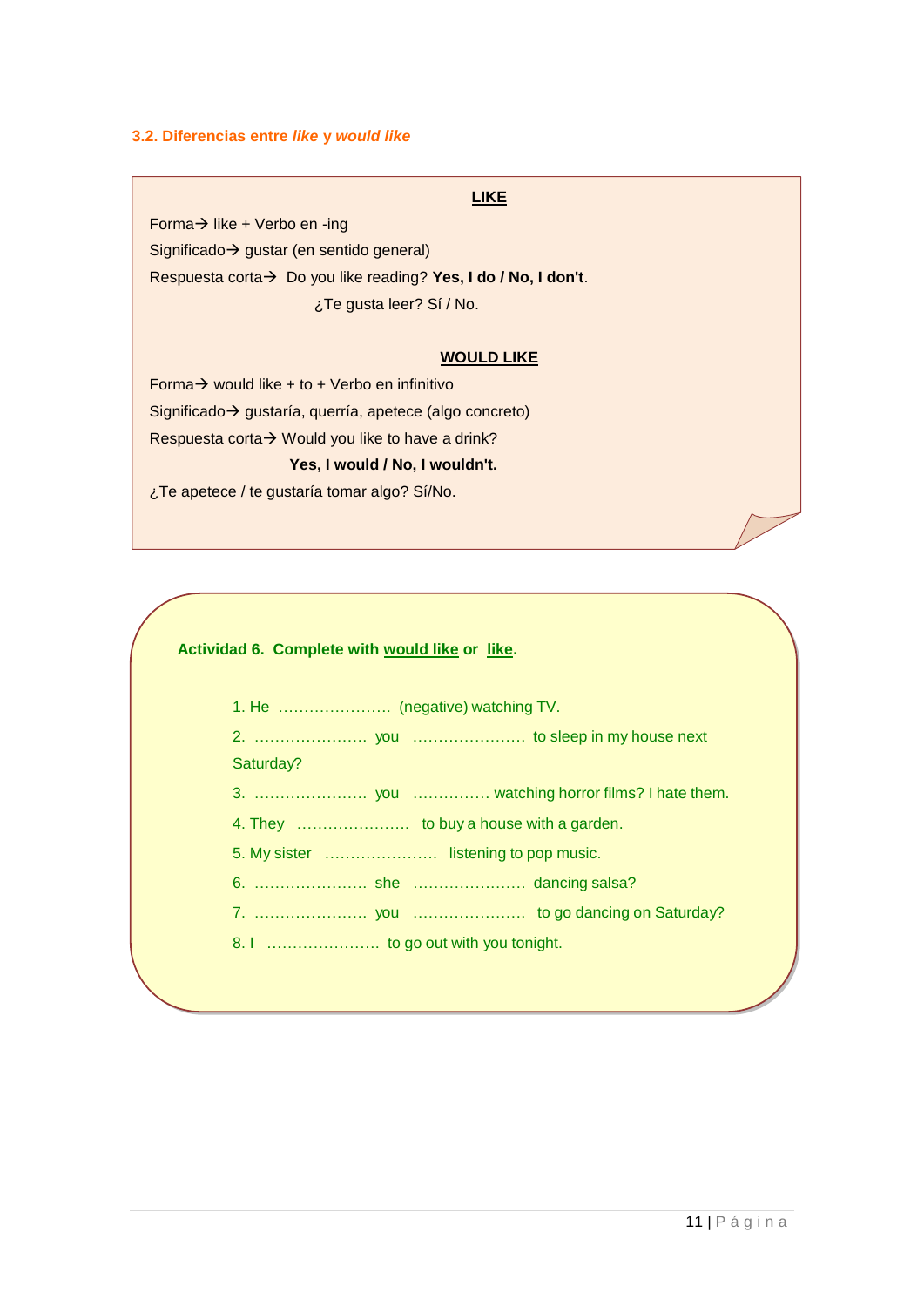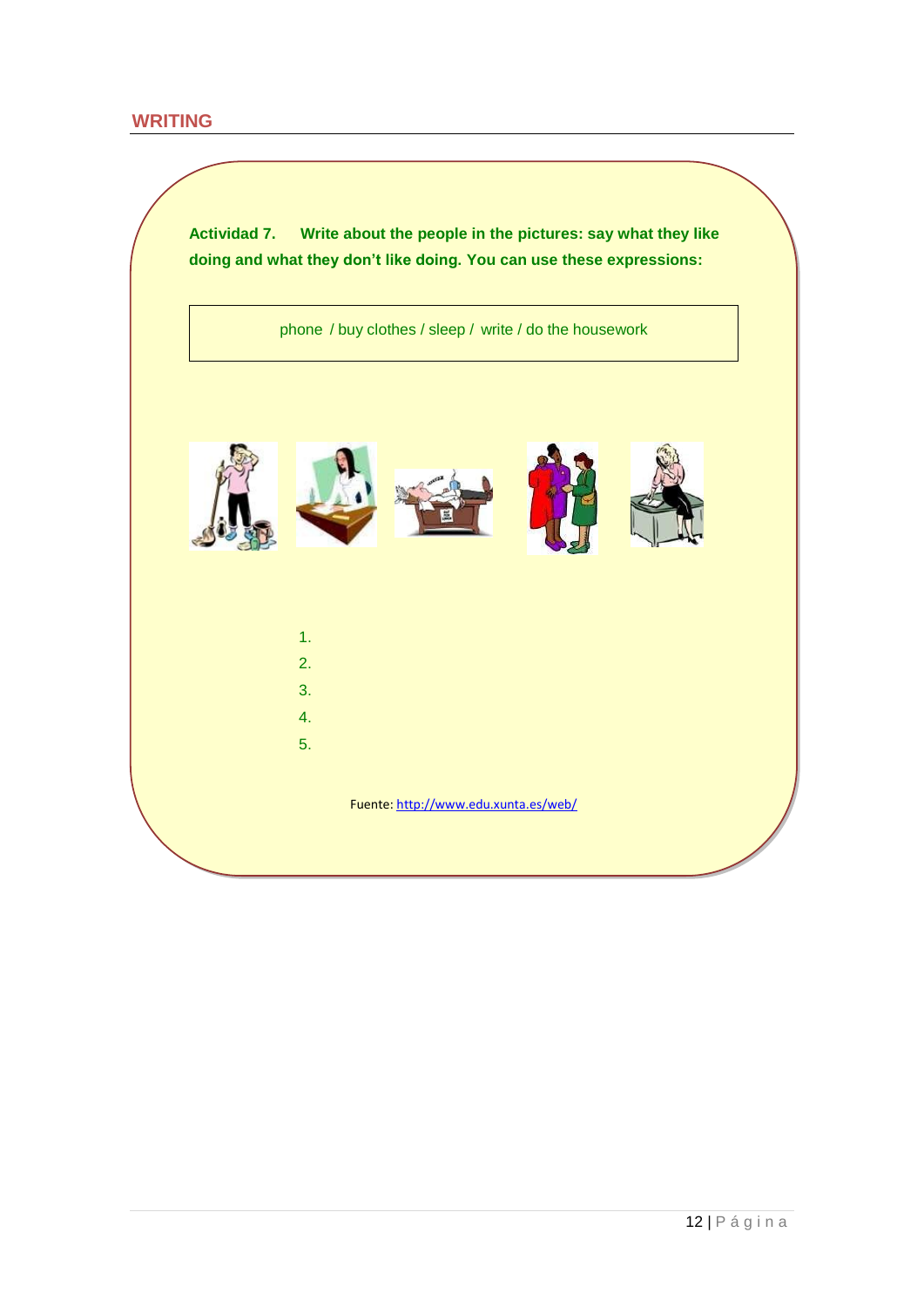# **WRITING**

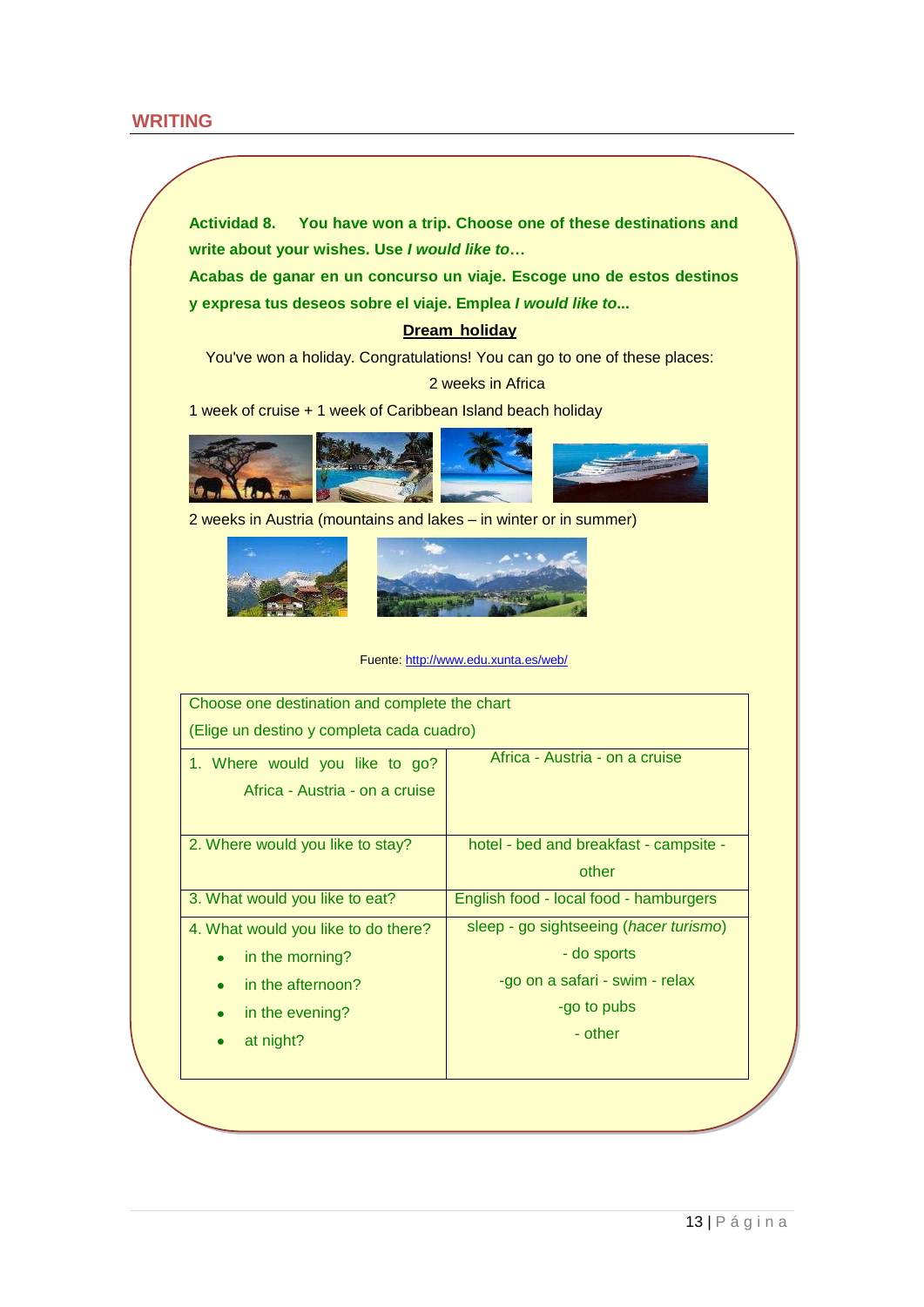|             | 1. I would like to go to            |
|-------------|-------------------------------------|
| 2.1         |                                     |
| $3. \ldots$ |                                     |
| 4.          |                                     |
|             | 4a. In the morning, I would like to |
|             | 4b. In the afternoon, I             |
|             | 4c. In the evening, I               |
|             | 4d. At night, I                     |

# <span id="page-13-0"></span>**4. Mis favoritos**

Cuando hablamos de favoritos nos referimos a las cosas o personas que más nos gustan o con las que más disfrutamos:

"What's your favourite colour?" "Green."

| Lauren:<br>What kind of films do you like best?<br>Sonia:<br>Science fiction films. And you? |
|----------------------------------------------------------------------------------------------|
|                                                                                              |
| Lauren:<br>Comedy. And who's your favourite actor?                                           |
| Sonia:<br>Tom Cruise.                                                                        |
| I like Robert de Nero most.<br>Lauren:                                                       |

Si quieres preguntar por los favoritos, puedes utilizar estas expresiones:

- What's your favourite sport?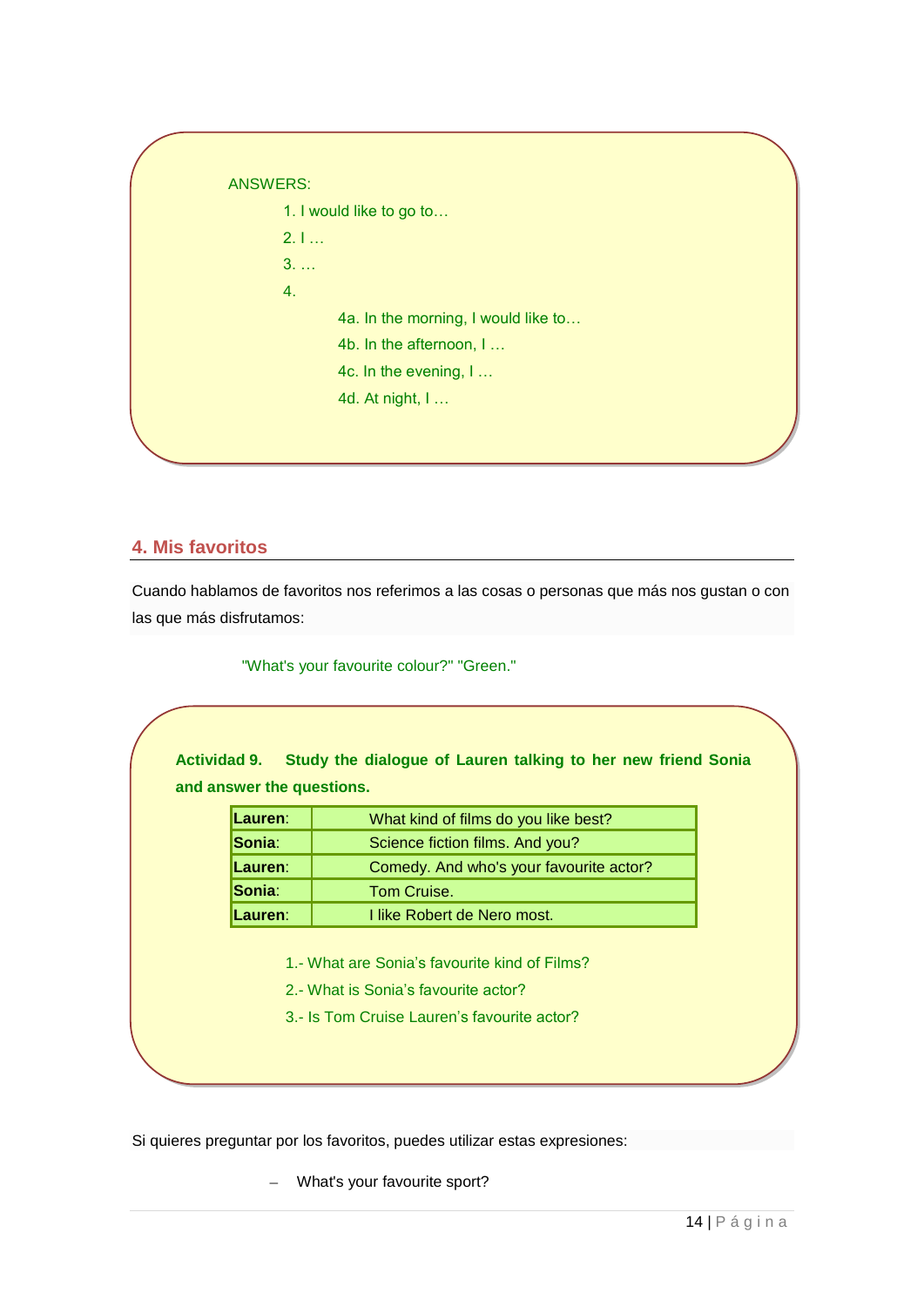- What sport do you like best?
- What sport do you like most?
- What kind of sport do you like best?
- Who's your favourite football player?

Para responder, utiliza estas otras:

- My favourite sport is football.
- I like football best.
- $-$  I like football most.
- My favourite football players are Ronaldo and Messi.

Si hablamos de **preferencias**, se utiliza básicamente el verbo PREFER cuya estructura sería:

**-Prefer + nombre:**

- I prefer tea.
- I prefer orange juice.

-**Prefer + to + verbo en infinitive:**

- I prefer to go to the cinema.
- I prefer to go to the beach.

Para preguntar:

- Which do you prefer tea or coffee?
- Which do you prefer drinking science or physics?
- Which do you prefer to drink juice or mineral water? (Notice: prefer to + present simple)
- Which do you like better basketball or football?
- Do you prefer pizza or spaghetti?  $\bullet$
- Would you prefer to eat a cake or a fruit?  $\bullet$
- Would you rather eat a cake or a fruit?

Para responder:

- I prefer baseball.
- I prefer to drink juice.
- If I had a choice, I would eat a sandwich.
- A cup of coffee would be good.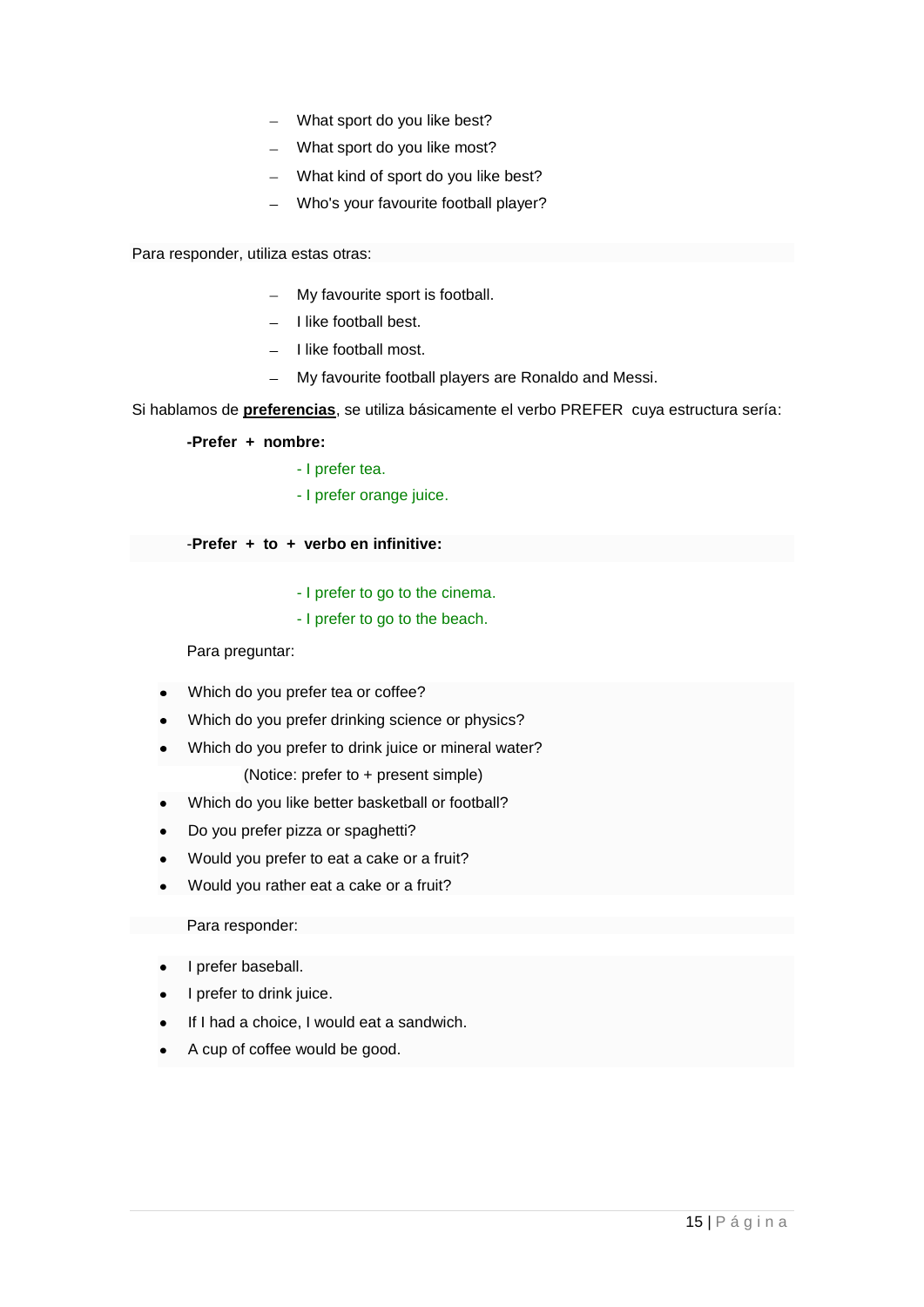# <span id="page-15-0"></span>**5. Pronunciación / Comunicación**

#### <span id="page-15-1"></span>**5.1. Mensajes cortos de texto**

Hoy en día el teléfono móvil se ha convertido en una herramienta de uso cotidiano a todos los niveles de la sociedad: nos facilita la vida, al poder contactar en cualquier momento con nuestra familia, amigos o compañeros de trabajo.

Además de las llamadas, la telefonía móvil nos permite a través de los mensajes de texto, avisar a alguien de un determinado acontecimiento sin necesidad de realizar una llamada. Para ello, debido a la urgencia del momento y para que exista más espacio útil para comunicar lo que queremos, **tendemos a abreviar las palabras** ¡¡Sin llegar al punto que nos resulten indescifrables a nosotros mismos!!

Esto se hace en tanto en español como en inglés , por lo que estimamos interesante ofrecerte un resumen de las abreviaturas más habituales que se hacen en inglés.

| <b>Abreviatura</b> | <b>Palabra real</b> |
|--------------------|---------------------|
| <b>NP</b>          | no problem          |
| <b>PLS</b>         | please              |
| UR                 | You are             |
| CU                 | see you             |
| 2U                 | to you              |
| <b>ASAP</b>        | as soon as possible |
| <b>AML</b>         | all my love         |
| 2NITE              | tonight             |
| <b>THX</b>         | thanks              |